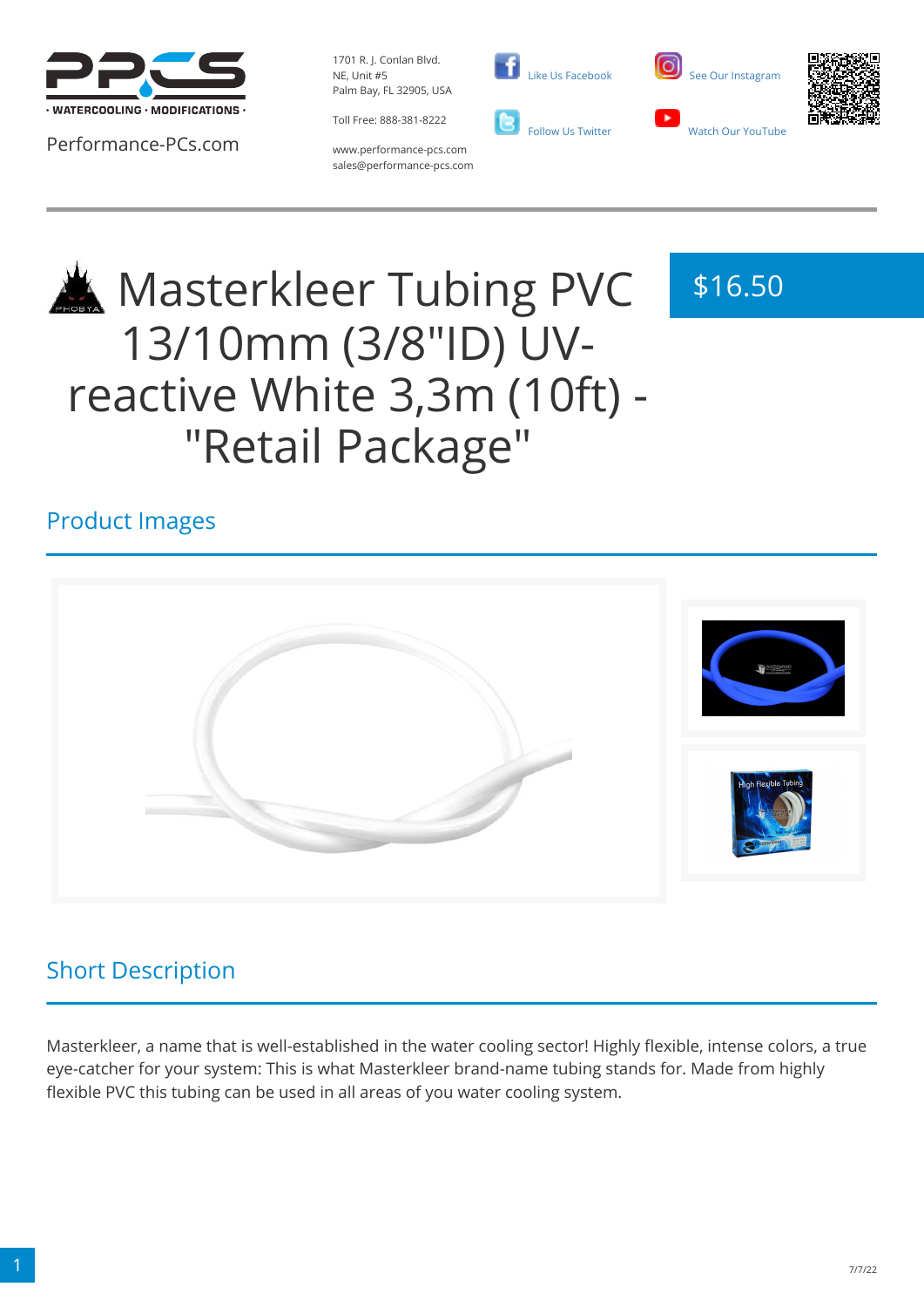#### **Masterkleer, a name that is well-established in the water cooling sector!**

Highly flexible, intense colors, a true eye-catcher for your system: This is what Masterkleer brand-name tubing stands for. Made from highly flexible PVC this tubing can be used in all areas of you water cooling system.

It can be used to bridge larger distances to external coolers, in a micro-enclosure with very little space or even in a server for 24/7 operation: This tubing can be used for virtually any application one could imagine. The experience in the "computer water cooling" sector gained by Masterkleer's manufacturers over the years allows this tubing to be of unique quality. Most even thicknesses for maximum reliability, exceptional bending capabilities, a long lifespan, no discoloration of the coolant and unique color brilliance make this tubing so special!

When a water cooling loop is installed in a computer system it should not only function well, but also look good. This is where the color comes into play. Masterkleer has not only achieved intense colors, the UV-reactivity is also a great effect for your system! The tubing is available in many different colors: From dark to bright green, red, orange, pink, purple, even transparent UV blue, standard blue, yellow, silver, black or white: These are only some of the available colors from Masterkleer!

#### Individually packaged units?

Masterkleer has taken a whole new approach! The classical 1m unit has been improved, the tubing is available e.g. in 3m length for tubing of the whole watercooling loop and up to 15m in length in one piece with individual packaging for large projects or resellers. The advantages are obvious: The product is more affordable for the customer and the tubing is always shipped in one piece and is easy to store neatly until the next project awaits!

### Specifications

- Material: PVC
- Tubing color: white, UV-reactive
- Outer diameter: 13mm (1/2")
- Inner diameter: 10mm (3/8")
- Maximum operating pressure: 30psi (~2,07bar)
- Operating temperature range: -42.8°C to 73.9°C

#### Compliant with RoHS

Extent of delivery:

3,3m (10) Masterkleer tubing PVC 13/10mm (3/8"ID) UV-reactive yellow 3,3m (10ft) "Retail Package"